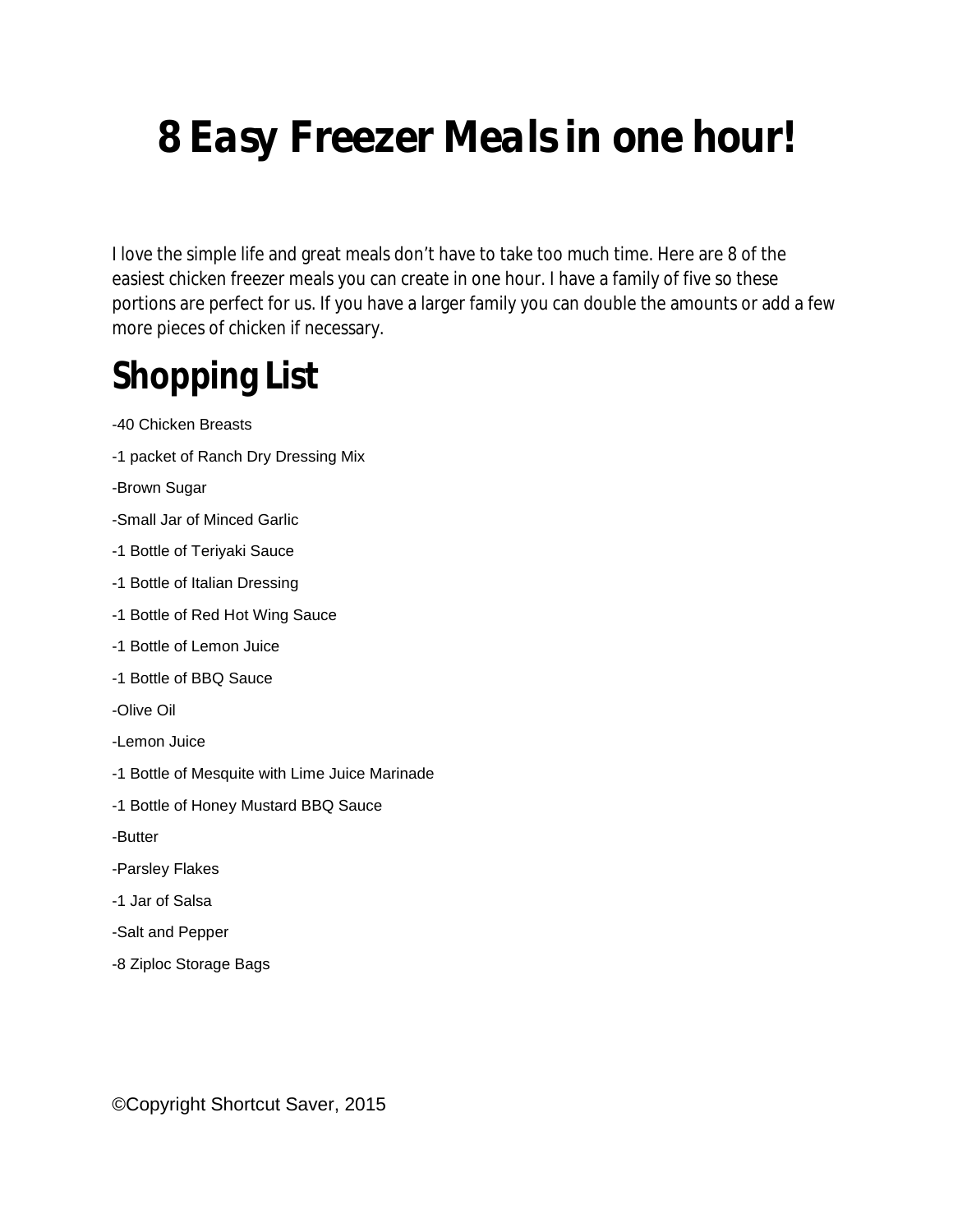### **Teriyaki Chicken**

Ingredients

- 5 Chicken Breasts (cut up into pieces)
- 1 Bottle of Teriyaki Sauce
- 1 Cup of Water
- 2/3 Cup Brown Sugar
- 3 Cloves Garlic, Minced

#### **Directions**

- 1. Add all of the ingredients into a Ziploc bag and mush the ingredients together.
- 2. Get all of the air out of the bag and close.
- 3. Put in freezer until needed.

- 1. Thaw out in the fridge overnight.
- 2. Dump the ingredients out of the Ziploc bag into a crock pot and cook on low for 4-6 hours.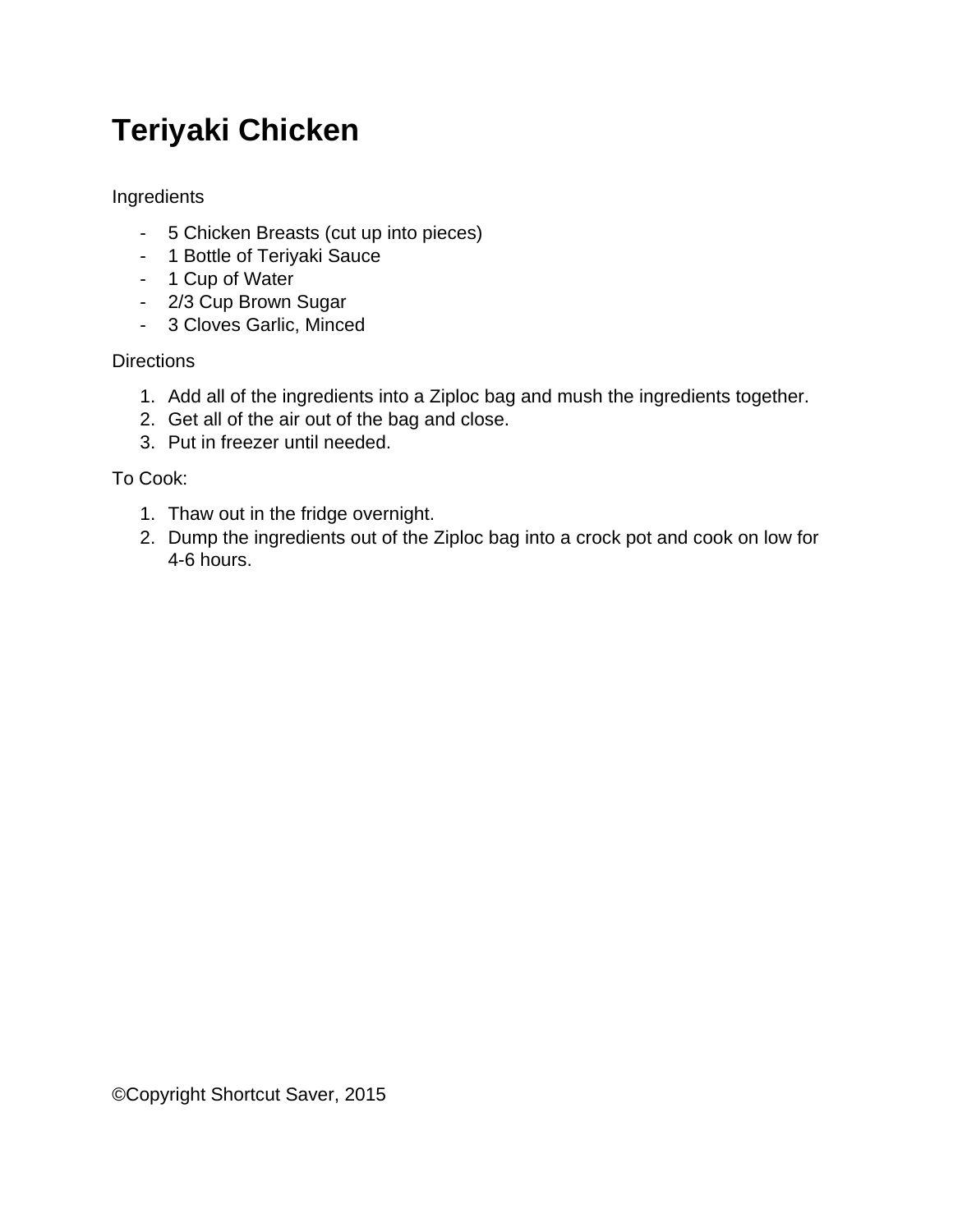### **Crock Pot Buffalo Ranch Chicken**

#### Ingredients

- 5 Chicken Breasts
- 1 Bottle of Franks Red Hot Wing Sauce
- 1 oz. Dry Ranch Dressing Mix
- 2 Tbsp. Butter

#### **Directions**

- 4. Add all of the ingredients into a Ziploc bag and mush the ingredients together.
- 5. Get all of the air out of the bag and close.
- 6. Put in freezer until needed.

- 3. Thaw out in the fridge overnight.
- 4. Dump the ingredients out of the Ziploc bag into a crock pot and cook on low for 4-6 hours.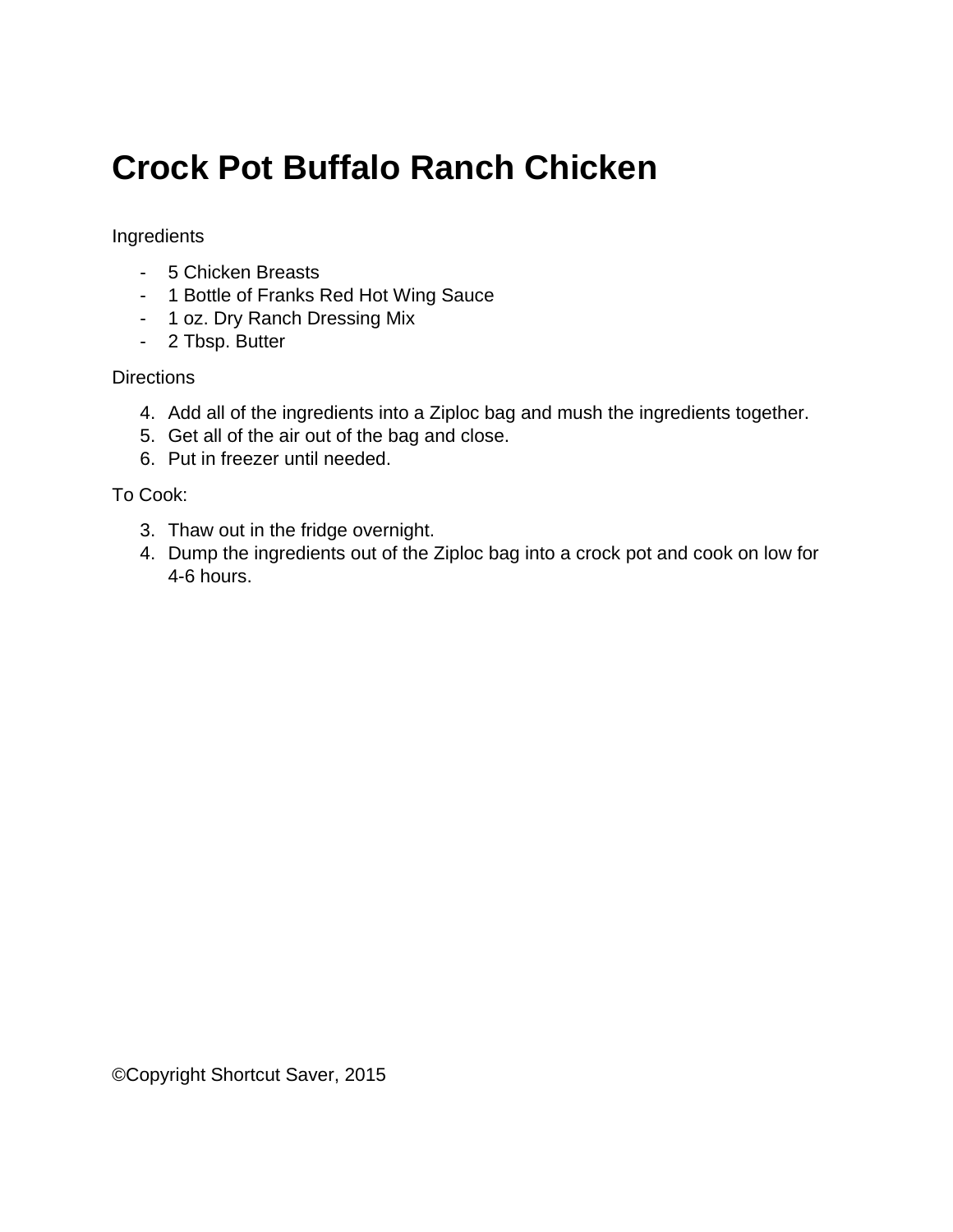### **Lemon Garlic Chicken**

Ingredients

- 5 Chicken Breasts
- 1-2 TSP Minced Garlic
- ¼ Cup Olive Oil
- 1 Tbsp. Parsley Flakes
- 2 Tbsp. Lemon Juice

**Directions** 

- 7. Add all of the ingredients into a Ziploc bag and mush the ingredients together.
- 8. Get all of the air out of the bag and close.
- 9. Put in freezer until needed.

- 5. Thaw out in the fridge overnight.
- 6. Dump the ingredients out of the Ziploc bag into a crock pot and cook on low for 6-8 hours on low or 4-6 on high.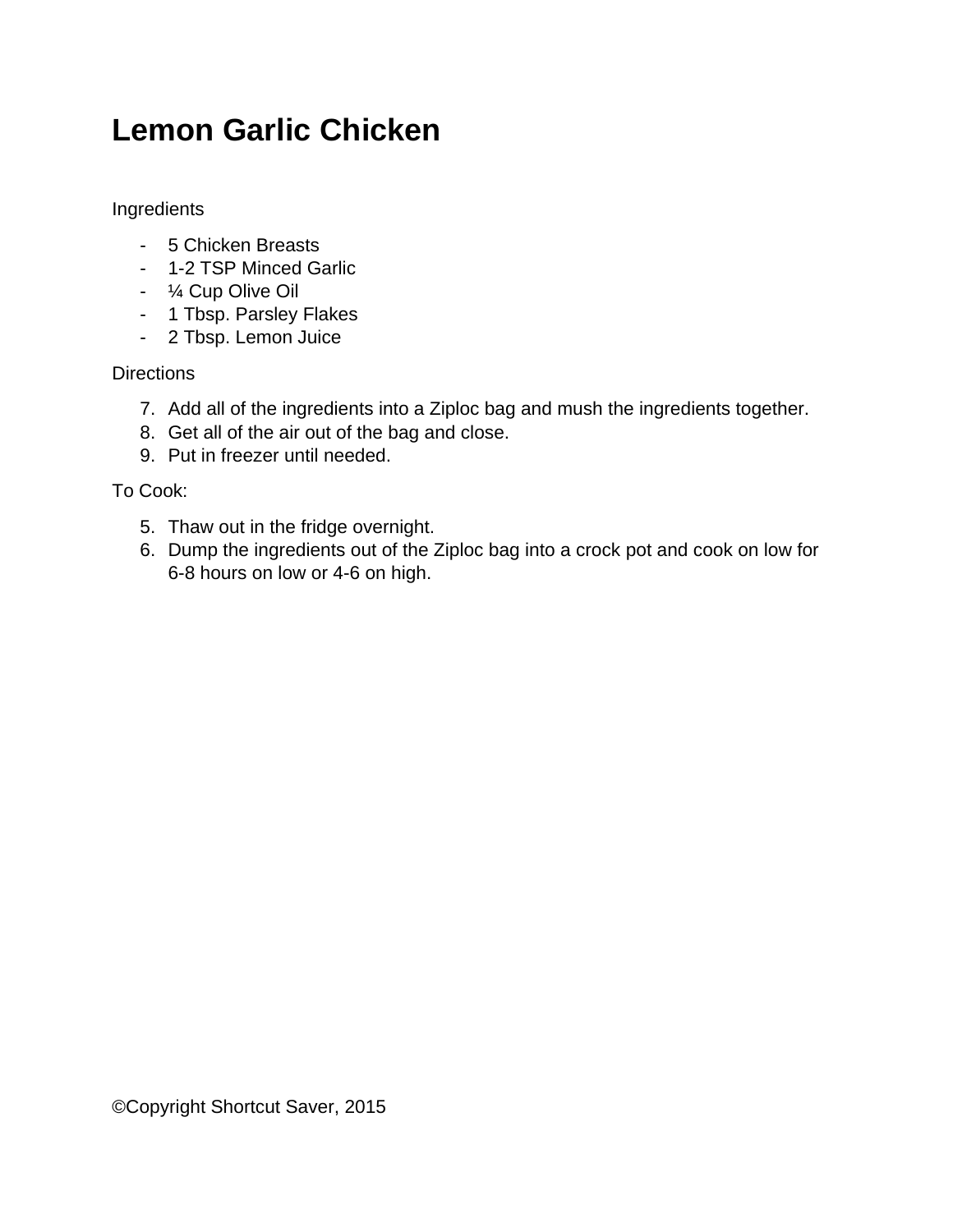### **Italian Crock Pot Chicken**

Ingredients

- 5 Chicken Breasts
- 1 Bottle of Italian Dressing

**Directions** 

- 10.Add all of the ingredients into a Ziploc bag and mush the ingredients together.
- 11.Get all of the air out of the bag and close.
- 12.Put in freezer until needed.

- 7. Thaw out in the fridge overnight.
- 8. Dump the ingredients out of the Ziploc bag into a crock pot and cook on low for 4-6 hours.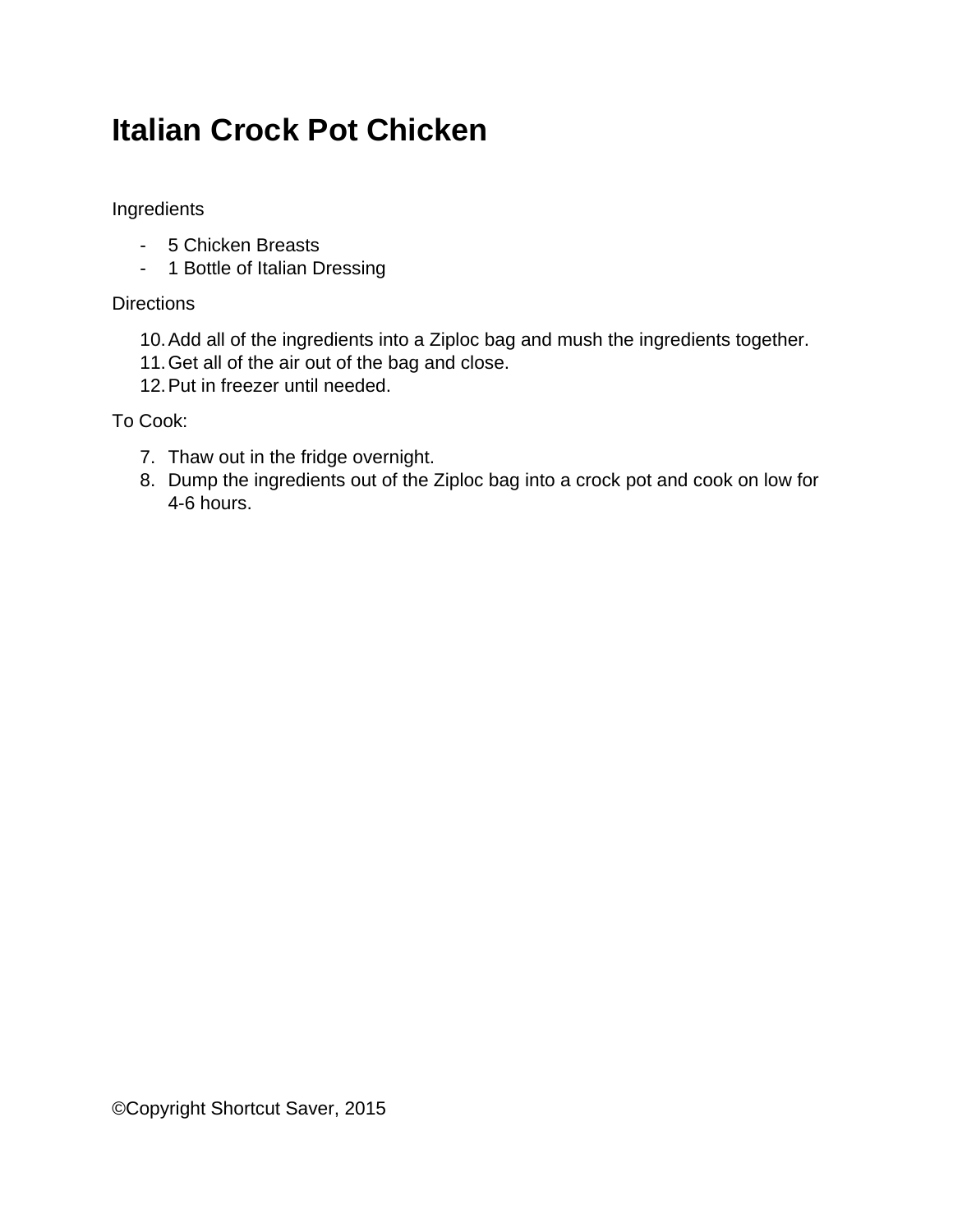### **BBQ Chicken**

Ingredients

- 5 Chicken Breasts (cut up into pieces)
- 1 Bottle of BBQ Sauce

**Directions** 

- 13.Add all of the ingredients into a Ziploc bag and mush the ingredients together.
- 14.Get all of the air out of the bag and close.
- 15.Put in freezer until needed.

- 9. Thaw out in the fridge overnight.
- 10.Dump the ingredients out of the Ziploc bag into a crock pot and cook on low for 4-6 hours.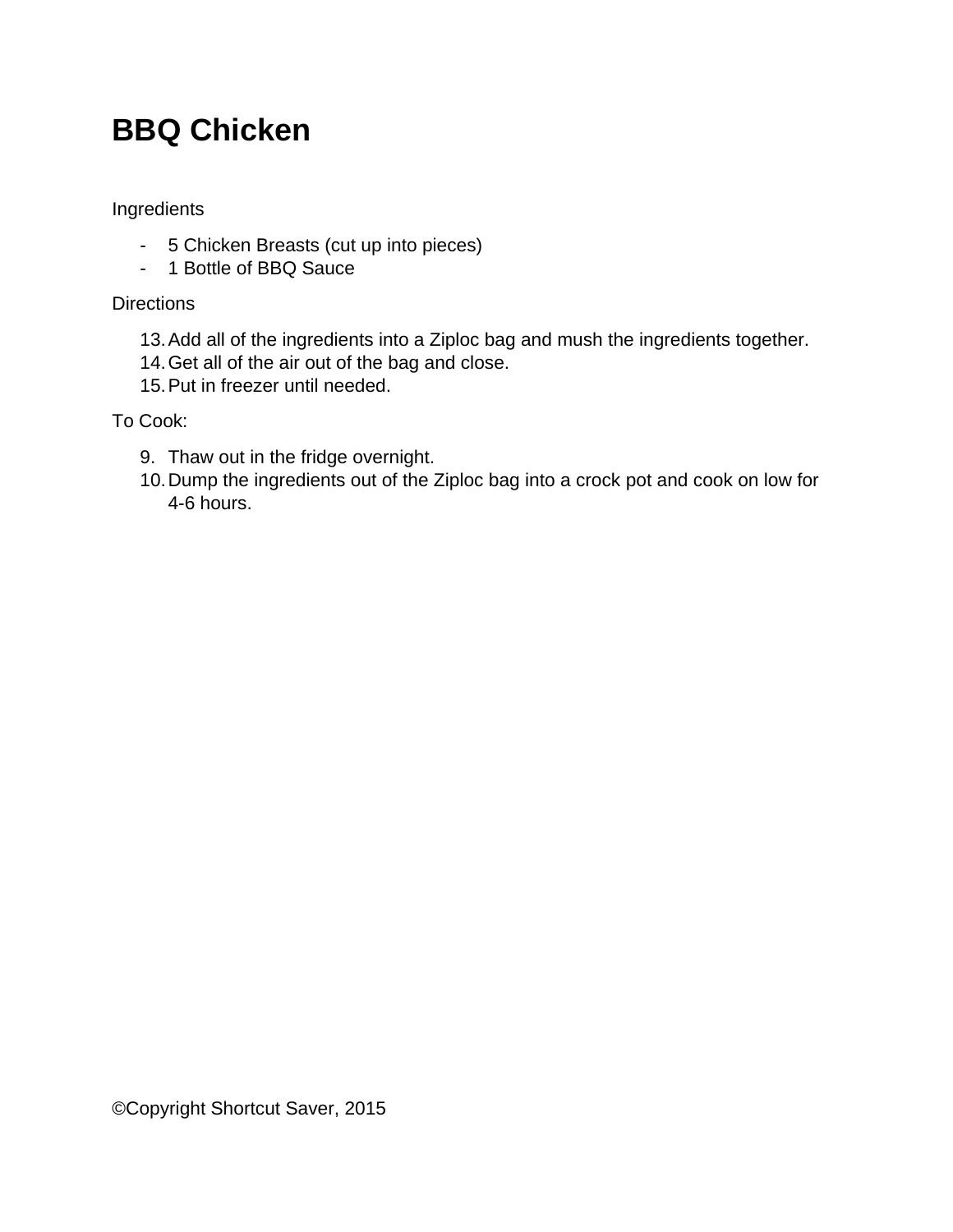### **Crock Pot Salsa Chicken**

Ingredients

- 5 Chicken Breasts
- 2 Cups Salsa
- Salt and Pepper to Taste

#### **Directions**

- 16.Add all of the ingredients into a Ziploc bag and mush the ingredients together.
- 17.Get all of the air out of the bag and close.
- 18.Put in freezer until needed.

- 11.Thaw out in the fridge overnight.
- 12.Dump the ingredients out of the Ziploc bag into a crock pot and cook on low for 4-6 hours.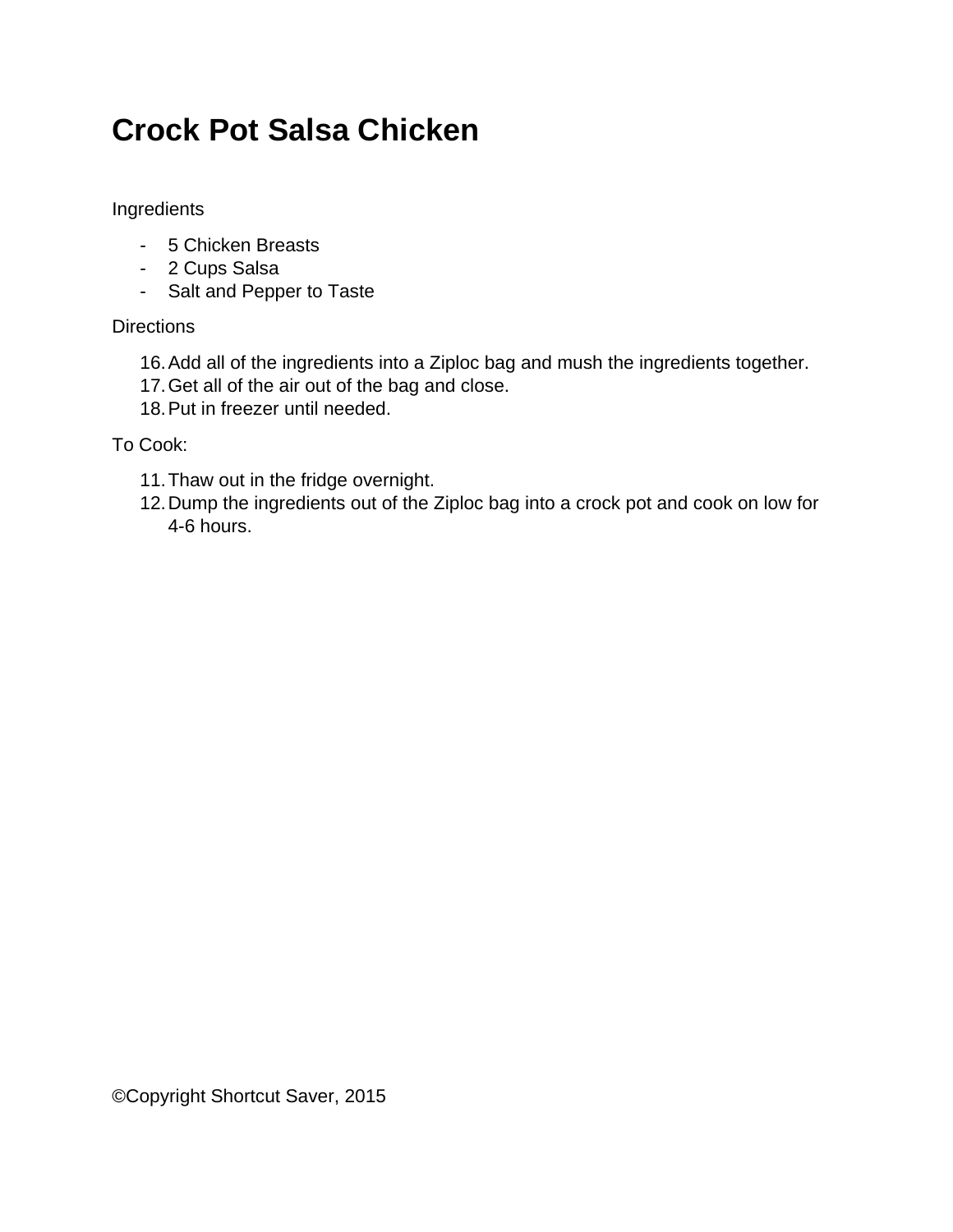### **Honey Mustard Chicken**

Ingredients

- 5 Chicken Breasts
- 1 Bottle of Honey Mustard BBQ Sauce

**Directions** 

- 19.Add all of the ingredients into a Ziploc bag and mush the ingredients together.
- 20.Get all of the air out of the bag and close.
- 21.Put in freezer until needed.

- 13.Thaw out in the fridge overnight.
- 14.Dump the ingredients out of the Ziploc bag into a crock pot and cook on low for 4-6 hours.